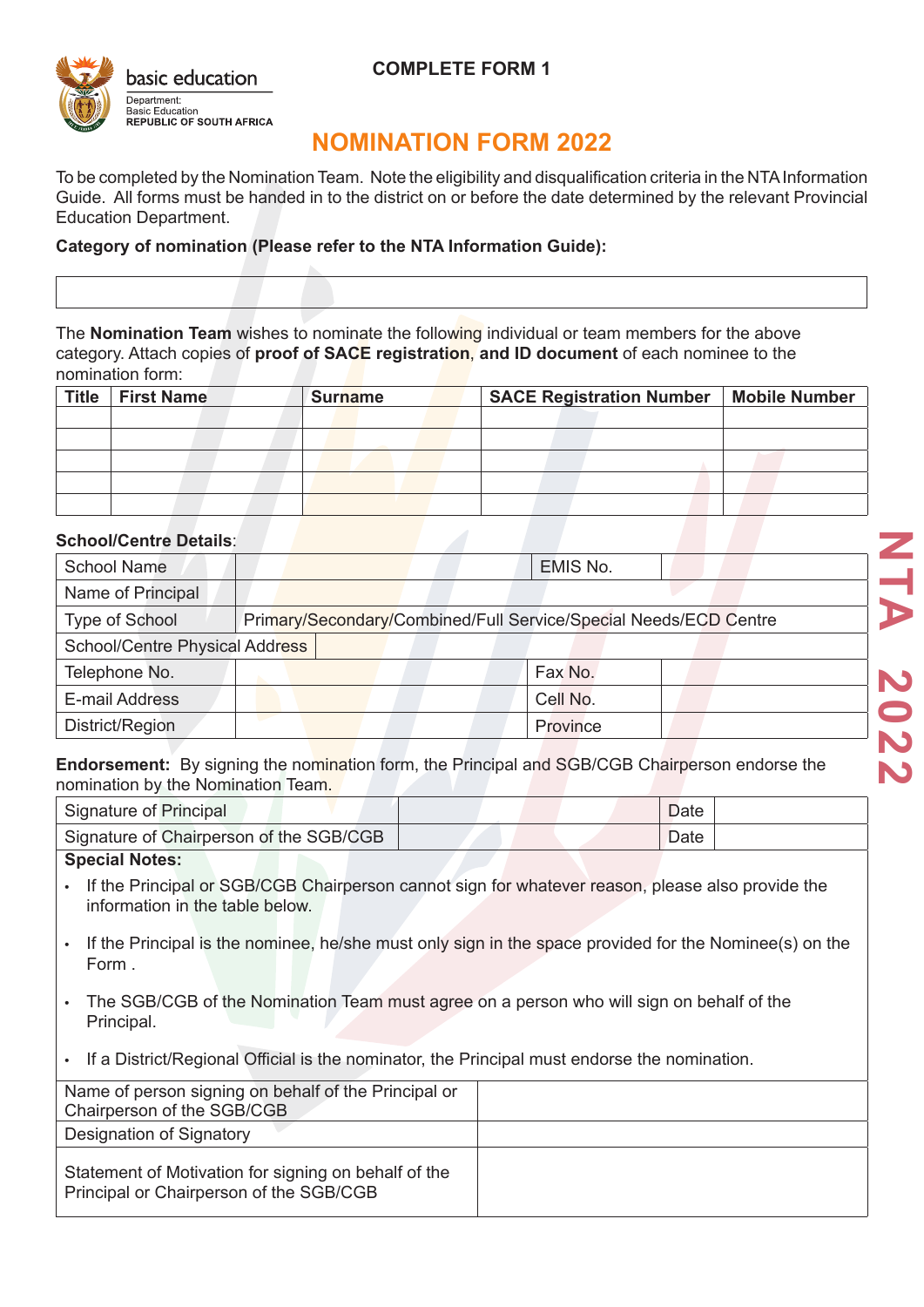# **SELF/TEAM PORTRAIT FORM 2022**

Use the space below to provide relevant information that will serve as **evidence of excellence** in the category you are nominated for. Please be guided by the generic and specific criteria of the category you are nominated for. For the IT Category please make specific reference to the use of technology in the classroom with learners and/or with colleagues. **Note the eligibility and disqualification criteria in the Information Guide. No CV is required.** 

#### **Provide the following general information:**

Level of teaching: Gr R/Foundation Phase/Intermediate Phase/Senior Phase/FET Phase/Special School

Subject(s) responsible for: ……………………………………………………………...……………………………...

Years of teaching experience in South Africa:……………………………………………………………………………………………

Years of teaching experience at your current school/centre: ………………...………………………………….....

Leadership position (Leadership category): Deputy Principal/Principal ……………………………………………

Level(Leadership category): Primary School/Secondary School/Combined School/Full Service School/ Special Needs & ECD School

……………………………………………………………...……………………………...……...…….

#### **Self/Team Portrait:**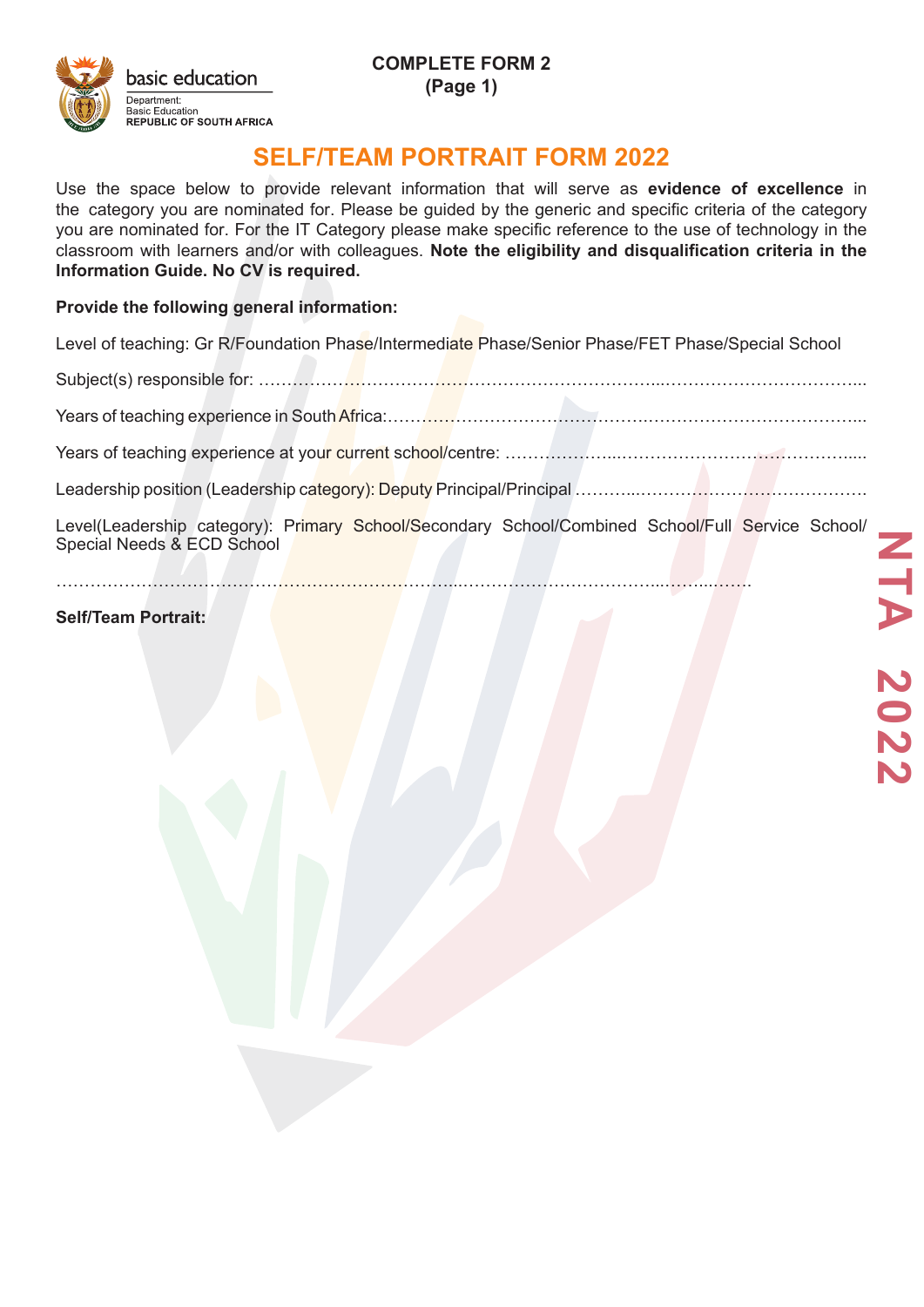**COMPLETE FORM 2 Page 2**

# **SELF/TEAM PORTRAIT FORM 2022**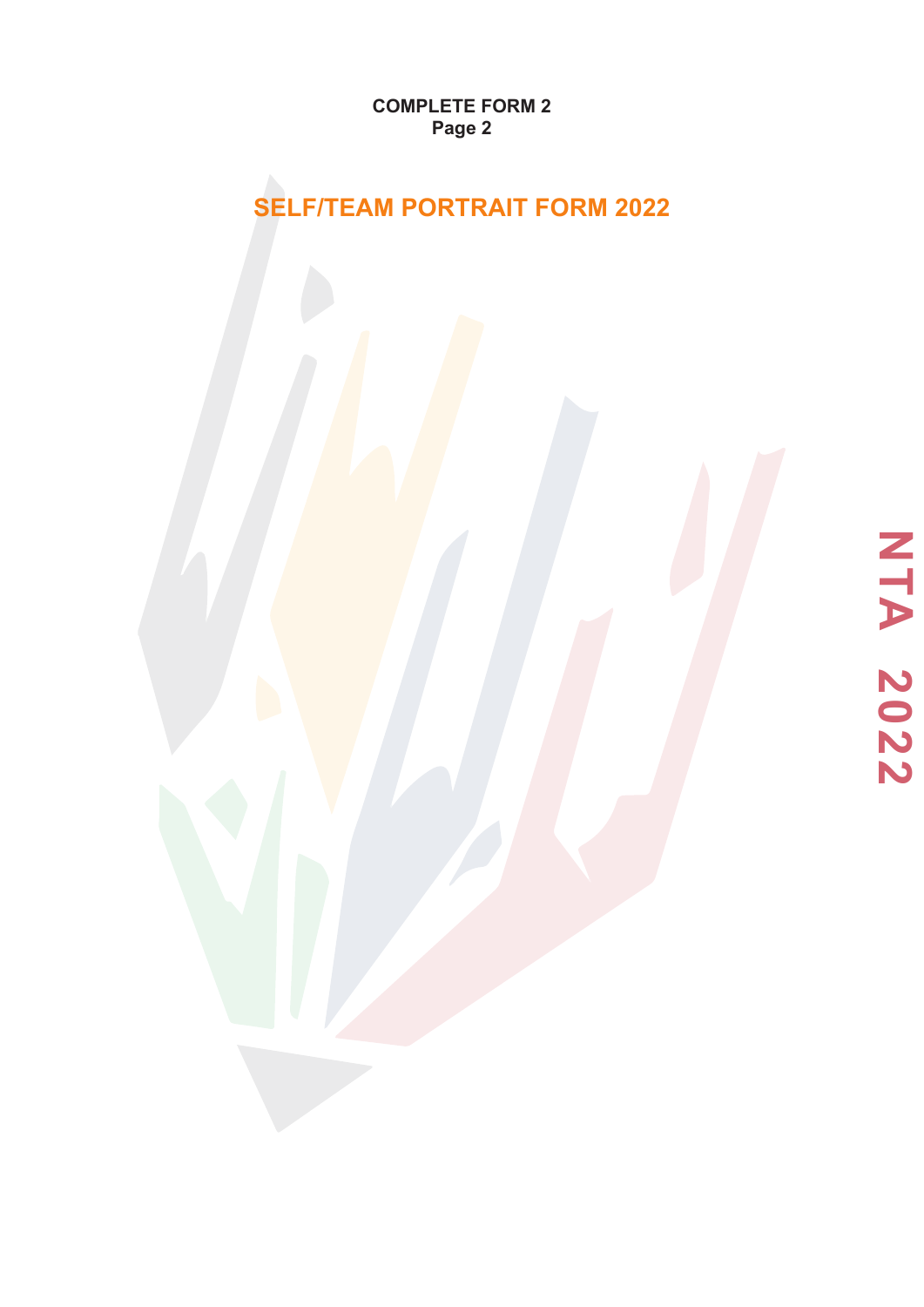# **SELF/TEAM PORTRAIT FORM 2022**

## **Declaration by nominee(s)**

I/we declare that the information submitted in the Self/Team Portrait is true and correct.

| Title | <b>First Name</b> | Surname | Signature |
|-------|-------------------|---------|-----------|
|       |                   |         |           |
|       |                   | $\sim$  |           |
|       |                   |         |           |
|       |                   |         |           |
|       |                   |         |           |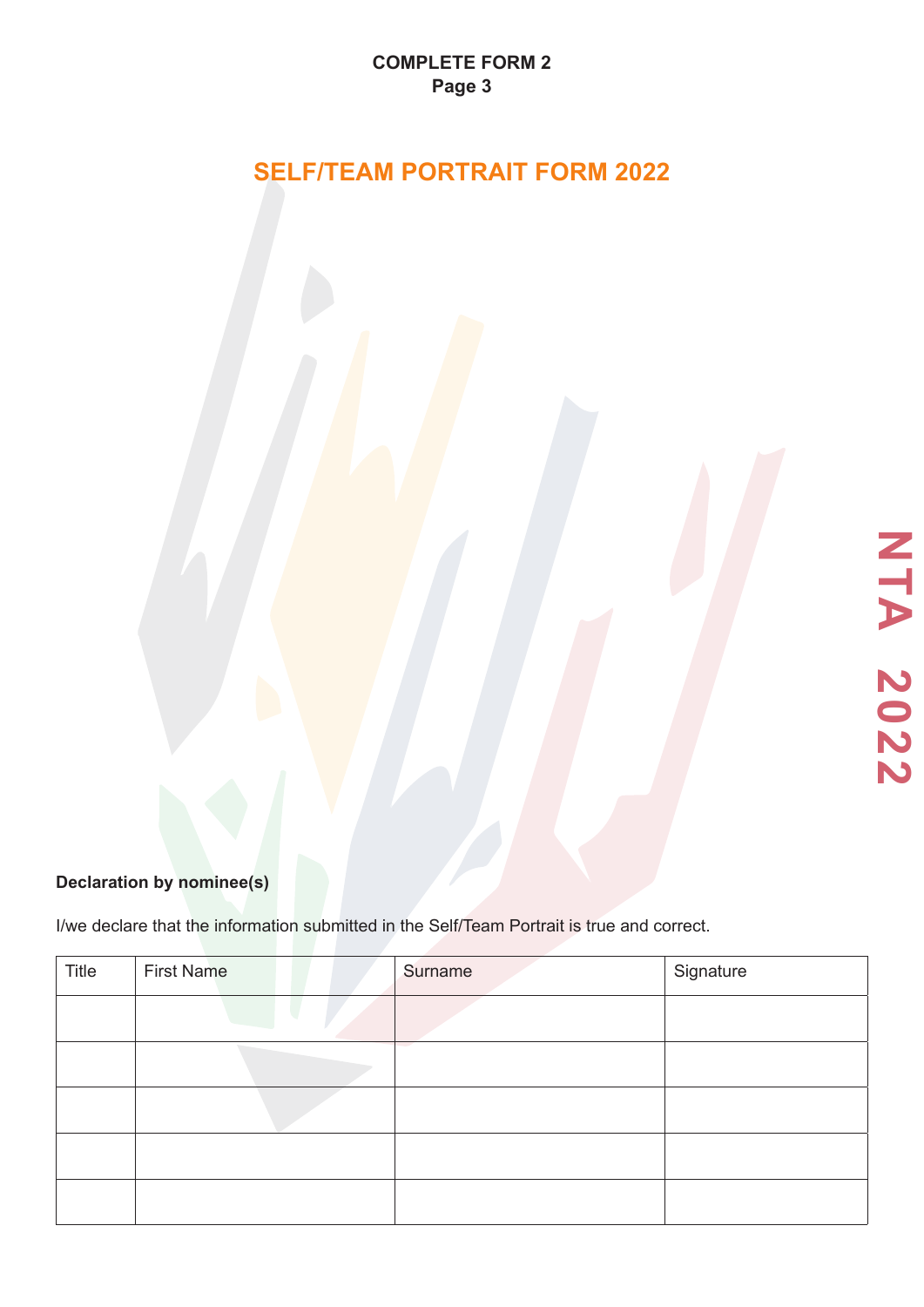**COMPLETE FORM 3 (Page 1)**



## **MOTIVATION FORM 2022**

The **Nomination Team** from the school/centre must provide reasons for nominating the individual teacher/ team for entry into the National Teaching Awards 2022. Use the following headings to provide evidence of excellence in the category the teacher/team is nominated for. Please note that some of the headings might not be applicable to all the categories:

- Fulfill an excellent role in the classroom/school/centre/community (through the use of technology IT category)
- An inspirational role model for teachers/learners/parent's/community members/guardians and other stakeholders
- Significant contribution to the teaching profession
- Inspires and leads learning in school/community